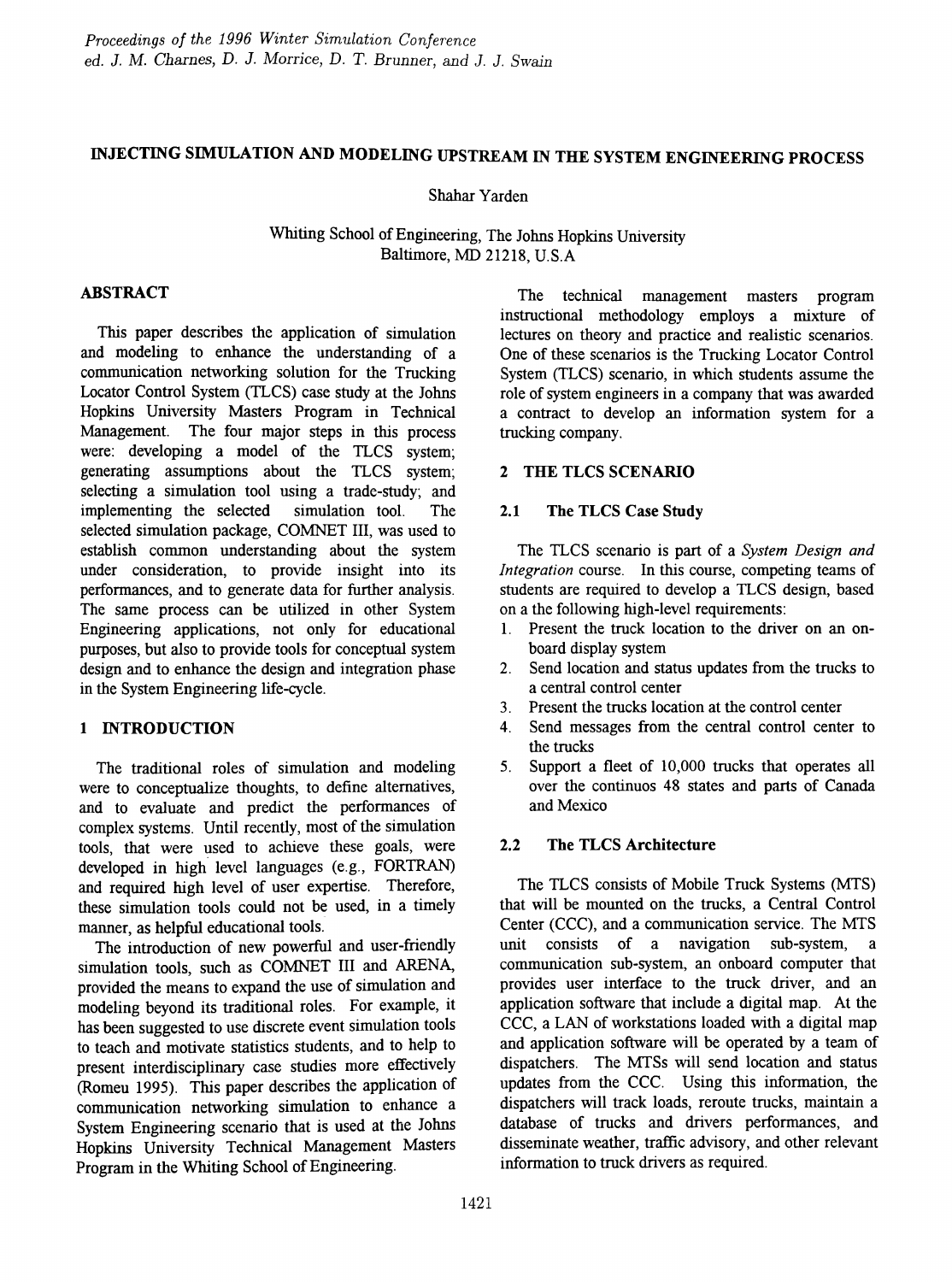## 2.3 Networking Solutions for the TLCS

According to the TLCS scenario, the communication between the CCC and the MTSs will be provided by a commercial communication service. The requirement to provide full coverage of the continuos 48 states implies that this service must be provided by a mobile satellite communication system. Several mobile Satellite communication systems were considered: The American Mobile Satellite Corporation (AMSC) circuitswitched mobile satellite SKYCELL telephony service, the QUALCOMM packet-switched mobile satellite messaging service, and the ORBCOMM packetswitched mobile satellite messaging service. The simulation model that was developed to enhance the TLCS scenario is based on the SKYCELL mobile satellite service. This model can be modified in the future to represent other mobile satellite services.

## 2.4 The Need for a Communication Network Simulation

One of the key TLCS design issues is the selection of a communication network for the system. Due to the technical complexity and cost that are associated with communication system of that scale, it has been decided to select a commercial communication service rather than to develop an independent communication subsystem. The selection of an optimal communication networking service was identified as an area where the application of a discrete-event simulation may significantly improve the understanding of the system engineering aspects of the problem. The following requirements for a simulation and modeling tool were identified:

- 1. Model the TLCS users profile
- 2. Model candidate networking solutions
- 3. Develop Quality of Service (QOS) parameters
- 4. Evaluate the performances of candidate networking solutions
- 5. Assess changes in the users profile
- 6. Provide data for further analysis

## 3 SIMULATION TOOLS

### 3.1 Selecting a Simulation Tool

Four categories of simulation tools were considered: special-purpose Commercial On The Shelf (COTS) communication simulation packages, general-purpose COTS simulation packages, general-purpose simulation languages and libraries, and developing a simulation tool using a standard programming language.

The products in the first category, special-purpose communication simulation tools have built-in modules that represent communication network building blocks, such as nodes and links. Two COTS products were considered in this category: COMNET III by CACI and OPNET by MIL 3.

The products in the second category, general-purpose simulation tools, provide means for quick model building using graphical user interface. Some of the COTS products in this category are: ARENA by Simulation Modeling, EXTEND by Imagine That, and Workbench by SES.

The third category, Simulation Languages, consists of a large variety of languages and libraries that vary in their capabilities and level of complexity. Two of the products in this category are Mathematica by Wolfram Research and SIMSCRIPT by CACI.

The fourth category, standard programming language, was excluded from being a viable solution due to the typically long development time and high risk that are typically associated with it (Canitz 1994).

The Measures of Effectiveness (MOEs) that were used to compare between the candidate simulation tools and their relative weight are presented in table 1. These MOEs cover both the level of perfonnance (effectiveness) and the required amount of effort (cost).

| Table 1: MOEs for the Trade-Study |  |
|-----------------------------------|--|
|-----------------------------------|--|

| <b>MOEs</b>       | Weight         | Alt. | Alt. | Alt. |
|-------------------|----------------|------|------|------|
|                   |                |      | 2    | 3    |
| Built-in          |                |      |      |      |
| functions         |                |      |      |      |
| User friendly     |                |      |      |      |
| Easy to modify    | 2              |      |      |      |
| Easy to interpret | ٦              |      |      |      |
| required training | $\overline{c}$ |      |      |      |
| Hardware req.     |                |      |      |      |
| Software cost     | 2              |      |      |      |
| Total score       |                |      |      |      |

## 3.2 COMNET III

After completing the trade-study and after prototyping the TLCS simulation tool with both COMNET III, ARENA, and EXTEND, it has been decided to use the COMNET III simulation package. COMNET III is a discrete-event communication networks simulation environment that contains predefined hardware and protocol objects and built-in graphics and reporting. This enables fast and simple prototyping. COMNET III runs on both PC and UNIX workstations (Law and McComas 1995, Jones 1995).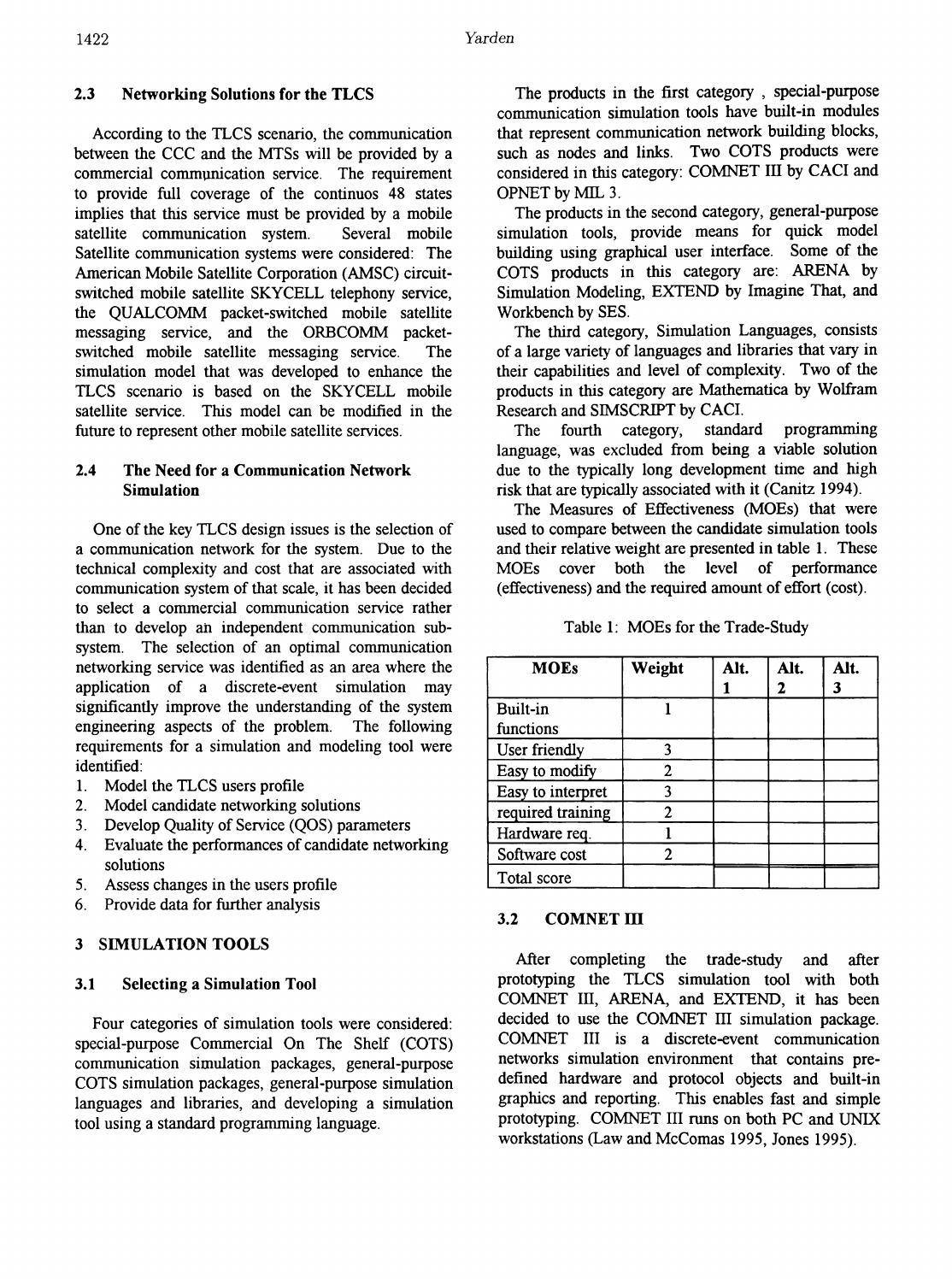## **ASSUMPTIONS**

The following assumptions about the communication networking service were made prior to the development of the simulation model:

- 1. The mobile satellite service users are represented using "user groups" based on the system topology. For example, the SKYCELL system "user groups" represent users that have the same incoming calls profile that are located in geographical coverage zones that correspond to the four time zones.
- 2. Situations where users cross geographical coverage borders shall be ignored.
- 3. The of out-of-band communications can be excluded from the simulation - The out-of-band communications are the command and signaling transmissions that are used to manage the communication service, and they should never utilize more than 5 percent of the communication system resources.
- 4. Blockage by building and vegetation, rain attenuation, and other RF disturbances shall be represented by a simple MTBF/MTTR model
- 5. The candidate networking systems have preexisting communication load that represent other users. For example, the SKYCELL system already provide telephony services to subscribers in rural areas.
- 6. Call inter-arrival time has a negative exponential distribution with mean  $\lambda$
- 7. Call duration has a negative exponential distribution with mean  $\mu$

#### 5 THE SIMULATION MODEL

#### 5.1 The Communication Network Model

The TLCS communication network model consists of a model of the communication network and a model of the TLCS system user profile. The TLCS communication network model is shown in figure 1. The initial model of the TLCS users profile is based on the following assumptions: only 40% of the trucks are on the road at any given time, on the average each MTS sends 10 messages per hour to the CCC, and the CCC send two messages per hour to each MTS. This initial TLCS users profile is given in table 2.

Table 2: The initial TLCS users profile

|                     | From trucks | From CCC |
|---------------------|-------------|----------|
| $\lambda$ [seconds] |             |          |
| u [minutes]         | ብ 1         | ስ በ`     |



Figure 1: The TLCS communication network

#### 5.2 Quality of Service (QOS)

A set of QOS parameters is needed to evaluate and interpret the simulation results. From the user perspective, the QOS parameters should represent the probability that a placed call go through and that it is completed successfully. From the provider perspective, the QOS parameters should represent the use of network resources. The following QOS parameters represent these requirements:

- The number of carried calls
- The usage of scared network resources
- The number of disconnected calls
- The number of preempted calls
- The blockage probability

#### 6 A SUMMARY OF THE SIMULATION RUNS

The simulation model was run in class to evaluate the performances of a communication networking solution for the TLCS. The students actively participated in the simulation runs, by suggesting "what if' scenarios, by modifying the user profile, by trying to predict the simulation results, and by analyzing the meaning of the simulation runs output. Table 3 describes the input for a set of simulation runs: First, the simulation model was run without the TLCS users, and then it was run five more times with different TLCS users profiles. Figure 2 and Figure 3 show the resulting simulation output.

It should be noted that the number of carried calls in case 2, case 3, case 4, and case 5 is by orders of magnitude larger than the number of carried calls in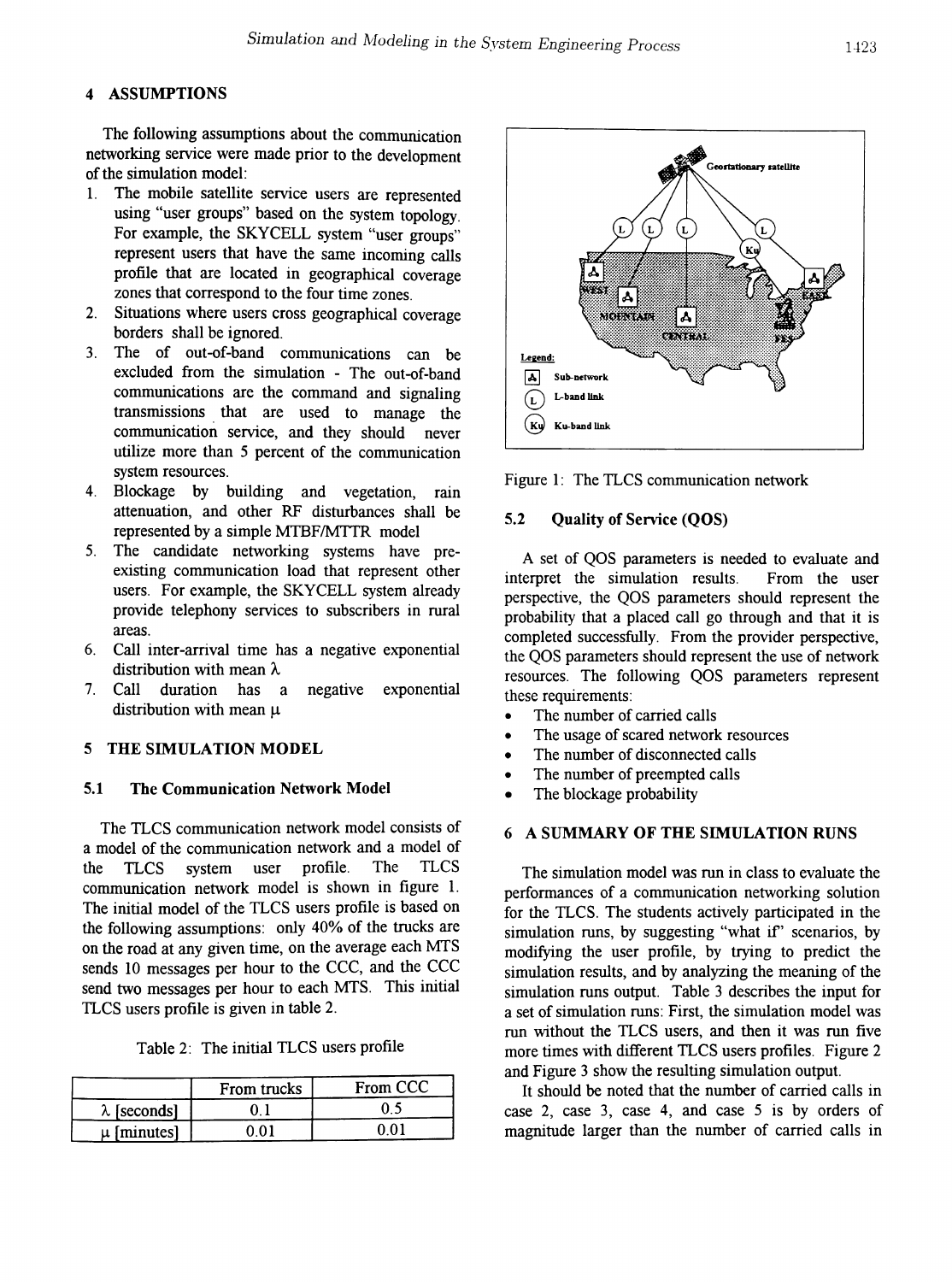case 1, and yet the blockage probability in these four cases in significantly smaller than the blockage probability in case 1. These results are different from the intuitive expected results. The reason for this behavior is that the additional load in cases 2 through 5 is made of short calls, compared with the other users of the mobile satellite service ( $\mu = 0.01$  minutes vs.  $\mu = 3$ minutes). Case 6, on the other hand, demonstrates a situation where the incoming calls overflow the communication network.

Table 3: Simulation runs summary

| Run | User profile description              |
|-----|---------------------------------------|
|     | Without the TLCS users                |
|     | With the initial TLCS users profile   |
| 3   | Longer calls (0.1 minute) from trucks |
|     | With 60 calls/truck/hour              |
|     | Case $3 +$ Case 4                     |
|     | Longer (1 minute) calls from CCC      |



Figure 2: Number of carried calls



Figure 3: Blockage probability

### 7 CONCLUSIONS

This paper described the application of simulation and modeling to evaluate a communication network solution for the TLCS system, as part of a System Engineering case study at the Johns Hopkins University Masters Program in Technical Management.

The use of a powerful and user-friendly simulation tool (COMNET III in this case) provided an opportunity for student with no prior experience, to focus on the system under consideration, rather than on the simulation development environment. In fact, it took these students less than an hour to understand the TLCS simulation model. Although no quantitative data was collected about the use of Simulation and Modeling for this purpose, the overall response from the students who participated in this exercise was that using simulation and modeling improved their understanding of the TLCS scenario: facilitated better communication about the TLCS communication needs and the candidate solutions; and helped them to identify the TLCS communication sub-system constraints and un-used resources.

The introduction of powerful and easy to use simulation tools such as ARENA and COMNET III enables the use of Simulation and Modeling in the early phases of the System Engineering process. The use of Simulation and modeling in the early phase of the System Engineering process enhances the understanding of complex System Engineering problems, provide means to mitigate risks without having to build costly prototypes, and can also be used to generate data for further analysis (for example, cost analysis).

The System Engineering process of evaluating the performances of a communication networking solution for the TLCS consisted of four major steps: developing a model of the TLCS system; generating assumptions about the TLCS system; selecting a simulation tool using a trade-study; and implementing the selected simulation tool. The same process can be used in other applications, not only for educational purposes, but also to provide tools for conceptual system design and to enhance the design and integration phase in the System Engineering life-cycle.

### ACKNOWLEDGMENTS

The author wishes to thank Mr. David Buscher, Johns Hopkins University Applied Physics Laboratory, who advised him through this project, and Mr. Dean Lamiano, American Mobile Satellite Corporation, for many helpful discussions.